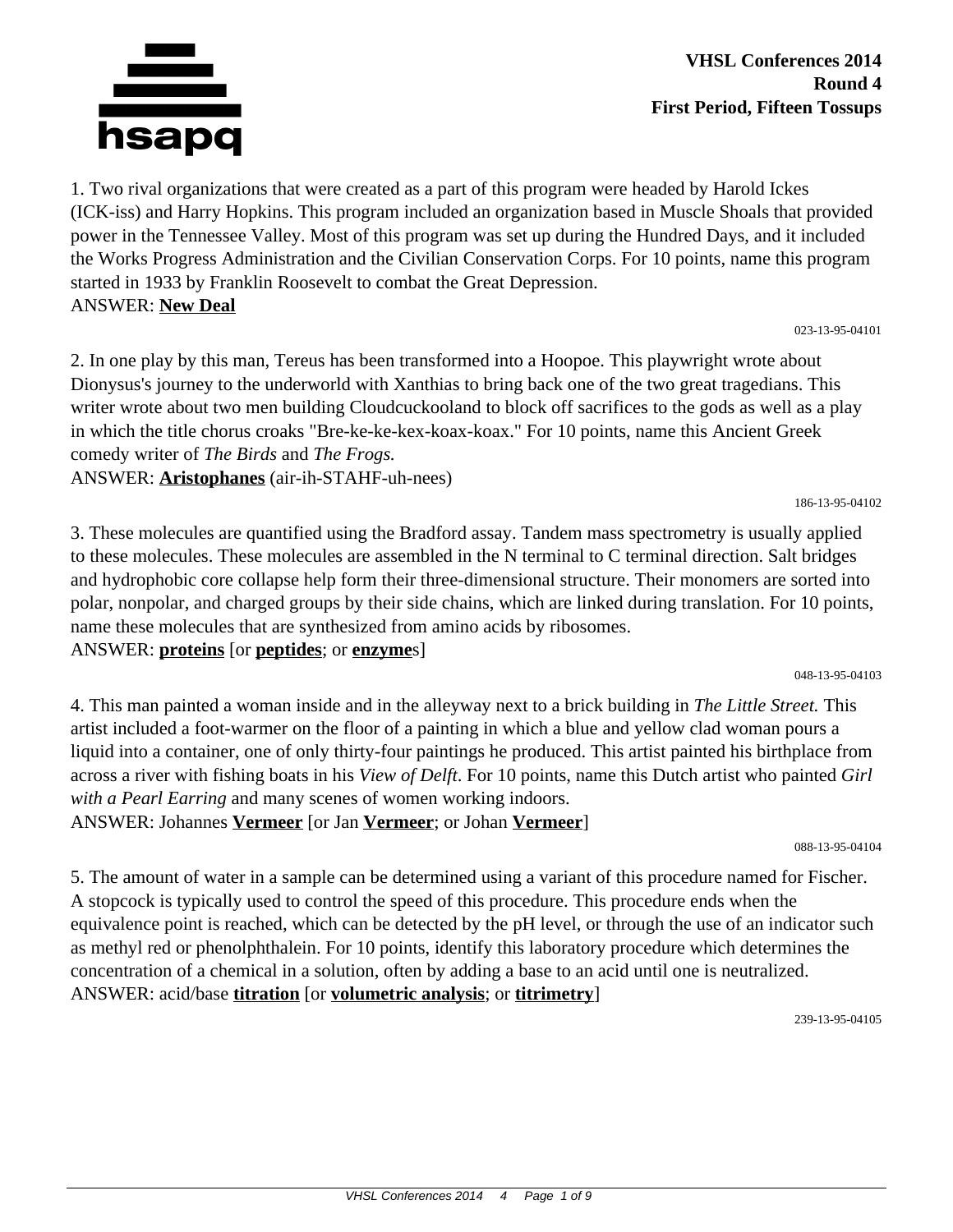6. This man was the father of Amphion's wife, who lost all her children for claiming to be greater than Leto. This man's son received an ivory shoulder from Demeter as recompense for this man's scheme. This father of Niobe (nai-OH-bee) was chosen to give a banquet for the Olympians, but responded by murdering his son Pelops and trying to feed him to the gods. For 10 points, name this mythical king whose eternal punishment in the underworld is to starve with food always in sight, but out of reach. ANSWER: **Tantalus**

080-13-95-04106

145-13-95-04107

140-13-95-04108

7. A failed conspiracy to overthrow this man was orchestrated by the Marquis of Cinq-Mars. His rival Marie de Medici was exiled to Compiegne (comp-YEN) in the "Day of the Dupes." After his death in 1642, he was succeeded by Jules Mazarin. He was criticized for allying with Protestant countries during the Thirty Years War. For 10 points, identify this powerful cleric who served as Chief Minister of France under Louis XIII.

ANSWER: Cardinal **Richelieu** [or Armand Jean du **Plessis**]

8. This scientist names a period of time that precedes cosmic inflation, when gravity had not separated from the other three fundamental forces. This scientist improved upon Wien's (VEENZ) law and the Stefan-Boltzmann law in formulating a better equation to describe blackbody radiation. The energy of a wave and its frequency are related by this man's namesake constant, which shows that energy is released in discrete packets. For 10 points, name this physicist, a pioneer in quantum mechanics. ANSWER: Max **Planck**

9. This poem celebrates several characters who embody the author's conception of the "one just man." This poem's seventh part may identify Urania with the "Heavenly Muse" invoked in its opening lines, in which the author proposes to "justify the ways of God to men." The events of this poem begin with Satan rallying his forces in Hell before seeking out Earth to seduce Adam and Eve. For 10 points, name this epic poem about the Fall of Man written by John Milton. ANSWER: *Paradise Lost*

014-13-95-04109

10. One work by this man contains a thought experiment about a man sitting below decks in a ship not being able to tell whether the ship is moving. That work is in the form of a conversation between Simplicio and Salviati, who attempt to convince Sagredo of the Ptolemaic and Copernican systems, respectively. For 10 points, name this scientist, whose *Dialogue Concerning the Two Chief World Systems* was banned by the Catholic Church for advocating a heliocentric universe. ANSWER: **Galileo** [or Galileo **Galilei**]

048-13-95-04110

11. This ruler moved his capital away from Amarna to Memphis. This ruler was married to Ankhesenamun (ohn-kes-en-AH-mun), and he sent forces to fight the Syrians and Hittites under his general Horemheb (HO-rem-heb). This ruler was also advised and succeeded by Ay (EYE), and he was one of the last pharaohs of the Eighteenth Dynasty. This pharaoh was buried in KV62. For 10 points, name this boy-king of Egypt whose tomb was discovered in 1922 by Howard Carter. ANSWER: **Tut**ankhamun [or **Tut**ankhaten]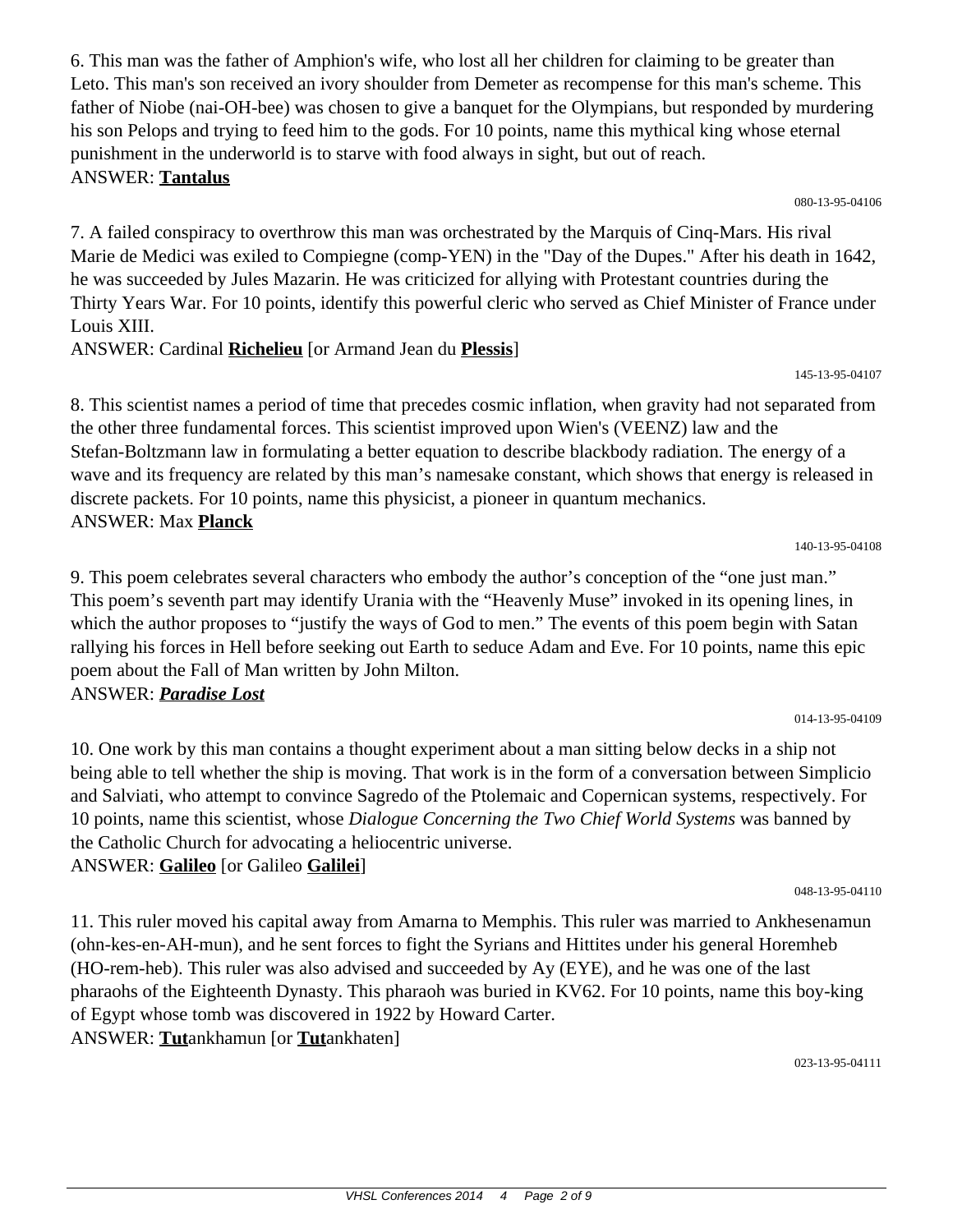12. An American and two chemists from this country won the 2010 Nobel in Chemistry for their work in palladium-catalyzed cross-couplings. The man who theorized the existence of mesons came from this nation. A physician from here discovered induced pluripotent stem cells. A biologist from here found that, during synthesis of the lagging strand in DNA replication, short "fragments" were required. The Shinkansen bullet trains are in this country. For 10 points, name this nation home to Yukawa and Okazaki. ANSWER: **Japan** [or **Nippon**]

190-13-95-04112

13. This city has a state university complex located at Sparrow Hills; the main building of that complex forms one of the "Seven Sisters" skyscrapers in this city. Its underground metro system has the highest passenger numbers in Europe. It contains Luzhniki (looj-NEE-kee) Stadium, a complex built for the Olympic Games and named for the flood meadows on this city's namesake river. This city is home to St. Basil's Cathedral and the Kremlin. For 10 points, name this capital of Russia. ANSWER: **Moscow**

023-13-95-04114

14. *Will in the World* is a biography of this man by Stephen Greenblatt. Thomas de Quincey analyzed "the knocking at the gate" in a play by this man. This playwright also created a character who was the subject of an essay by T. S. Eliot in *The Sacred Wood* about him "and His Problems." For 10 points, name this English playwright whose sexuality has been questioned by some because a "Fair Youth" is the addressee of most of his one hundred fifty-four sonnets.

ANSWER: William **Shakespeare**

15. Dixon applied this theory to the Australian languages. A mechanism behind this theory, posited by Barnosky, is called the Court Jester hypothesis. It was originally conceived as an extension to the work of Ernst Mayr, and it was criticized in Richard Dawkins's The Blind Watchmaker. This idea is opposed to phyletic gradualism and can explain stasis in the fossil record. For 10 points, name this theory developed by Niles Eldredge and Stephen Jay Gould which states that evolution occurs in bursts. ANSWER: **punctuated equilibrium** [prompt on **evolution**]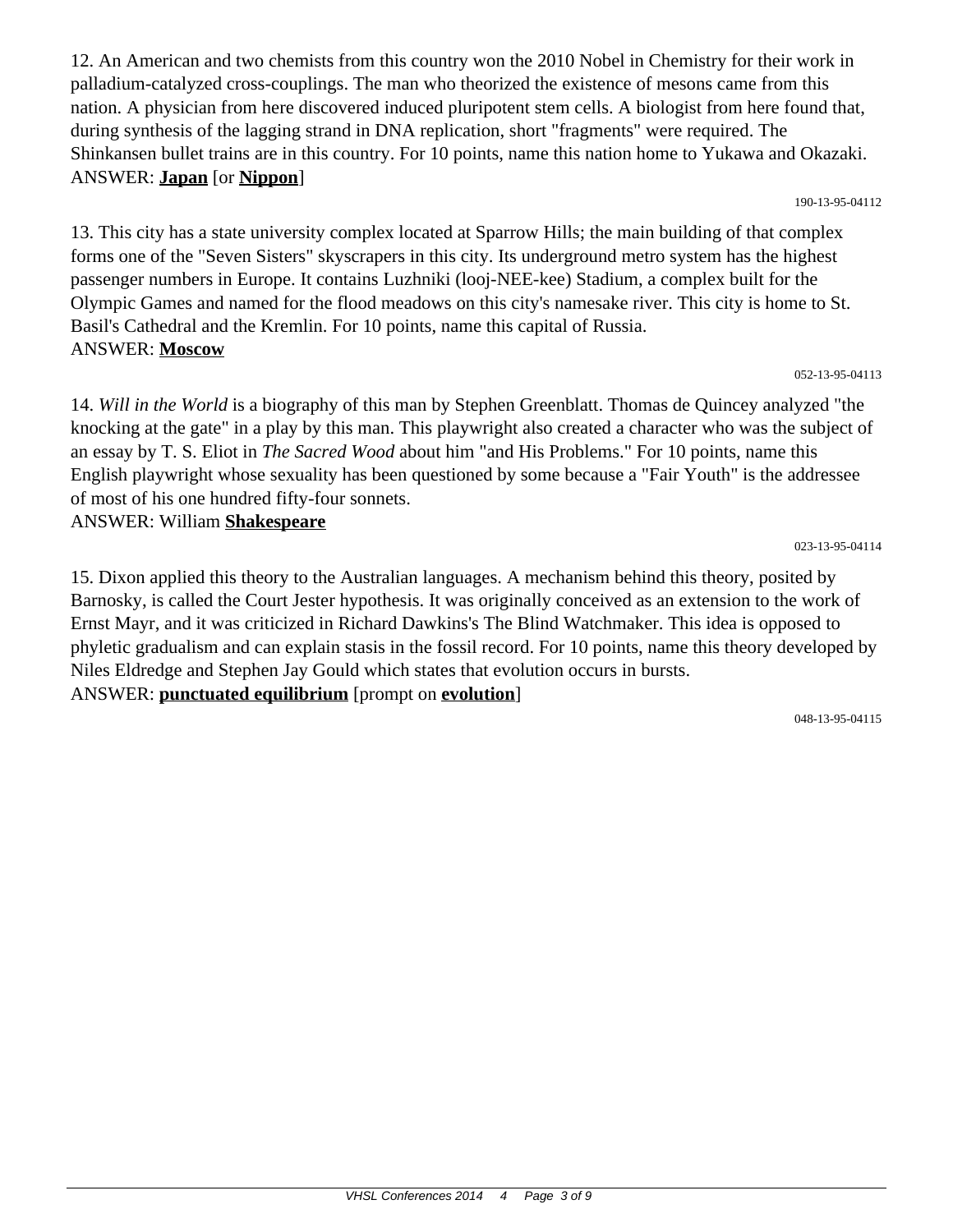

**VHSL Conferences 2014 Round 4 Directed Round**

1A. Gioachino (jee-uh-KEE-noh) Rossini composed what opera in which the title character Figaro helps Count Almaviva woo Rosina?

ANSWER: *The Barber of Seville*

1B. What Greek historian recorded the funeral oration of Pericles in his *History of the Peloponnesian War?*

## ANSWER: **Thucydides**

2A. What Middle Eastern country is the headquarters of Al-Jazeera and will host the 2022 FIFA World Cup?

## ANSWER: **Qatar**

2B. What 19th century experiment used an interferometer floating on liquid mercury to disprove the existence of the luminiferous aether?

ANSWER: **Michelson-Morley** experiment

3A. This is a 20-second calculation question. What is the area of the circumcircle of an equilateral triangle with side-length 3?

ANSWER: **3pi**

3B. This is a 20-second calculation question. What is the maximum value of the square of the sum sine of x plus cosine of x?

ANSWER: **2**

4A. "Die Lorelei" is a famous lyric by what German Romantic poet? ANSWER: Heinrich **Heine**

4B. What French poet wrote *A Season in Hell* and "The Drunken Boat"? ANSWER: Arthur **Rimbaud**

5A. What 1992 treaty signed in a Dutch city created the European Union? ANSWER: the **Maastricht** Treaty

5B. In what Herman Melville story does the title character repeatedly say he "would prefer not to" do things?

ANSWER: "**Bartleby**, the Scrivener"

6A. What stuff is called "el pelo" in Spanish and "cheveux" in French? ANSWER: **hair**

6B. Charles Cornwallis surrendered to George Washington at what final major engagement of the American Revolutionary War?

ANSWER: Battle of **Yorktown**

7A. What rap-rock band fronted by Chester Bennington released the album *Collision Course* in 2004? ANSWER: **Linkin Park**

7B. What anion, with formula H-minus, is commonly donated by reducing agents? ANSWER: **hydride**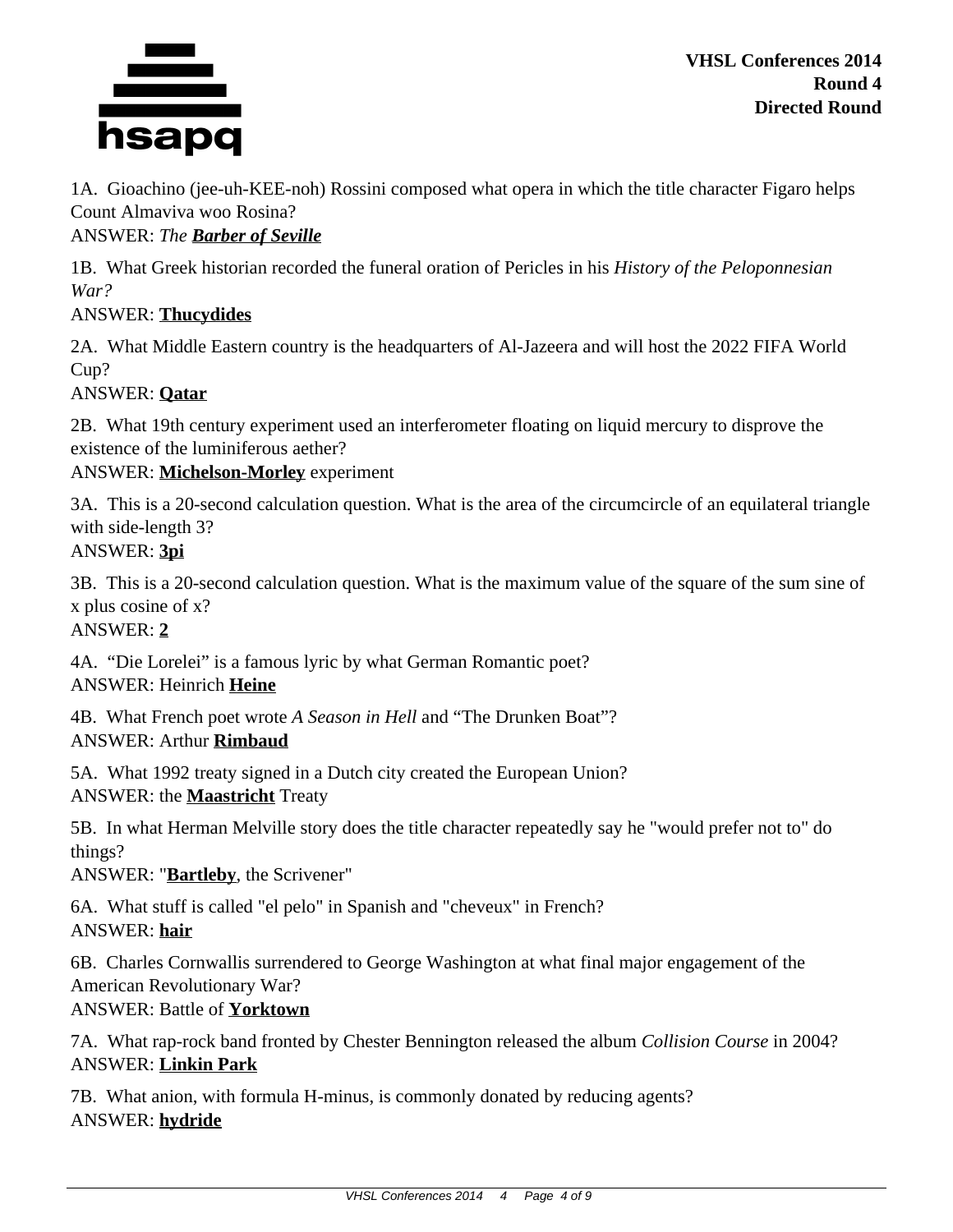8A. What 2013 comedy subtitled "The Legend Continues" features Paul Rudd as Brian Fantana and John C. Reilly as the ghost of Stonewall Jackson? ANSWER: *Anchorman 2: The Legend Continues*

8B. In Java, the try-catch statement is used to handle what conditions that "a reasonable application might want to catch", as opposed to errors?

# ANSWER: **exception**s

9A. This is a 30-second calculation question. When three fair dice are rolled and the numbers shown on them are multiplied together, what is the probability the product is divisible by 5? ANSWER: **91/216**

9B. This is a 30-second calculation question. Give all the solutions in degrees to the equation square root of quantity cosine-squared x plus cosine x equals sine of x, in the domain 0 to 360. ANSWER: x=**60,180**

10A. What Asian country had its island of Leyte (LAY-tay) wrecked by Typhoon Haiyan in 2013? ANSWER: **Philippines**

10B. *The Dream of the Red Chamber* and *Journey to the West* are among the great classic novels of what country?

ANSWER: **China**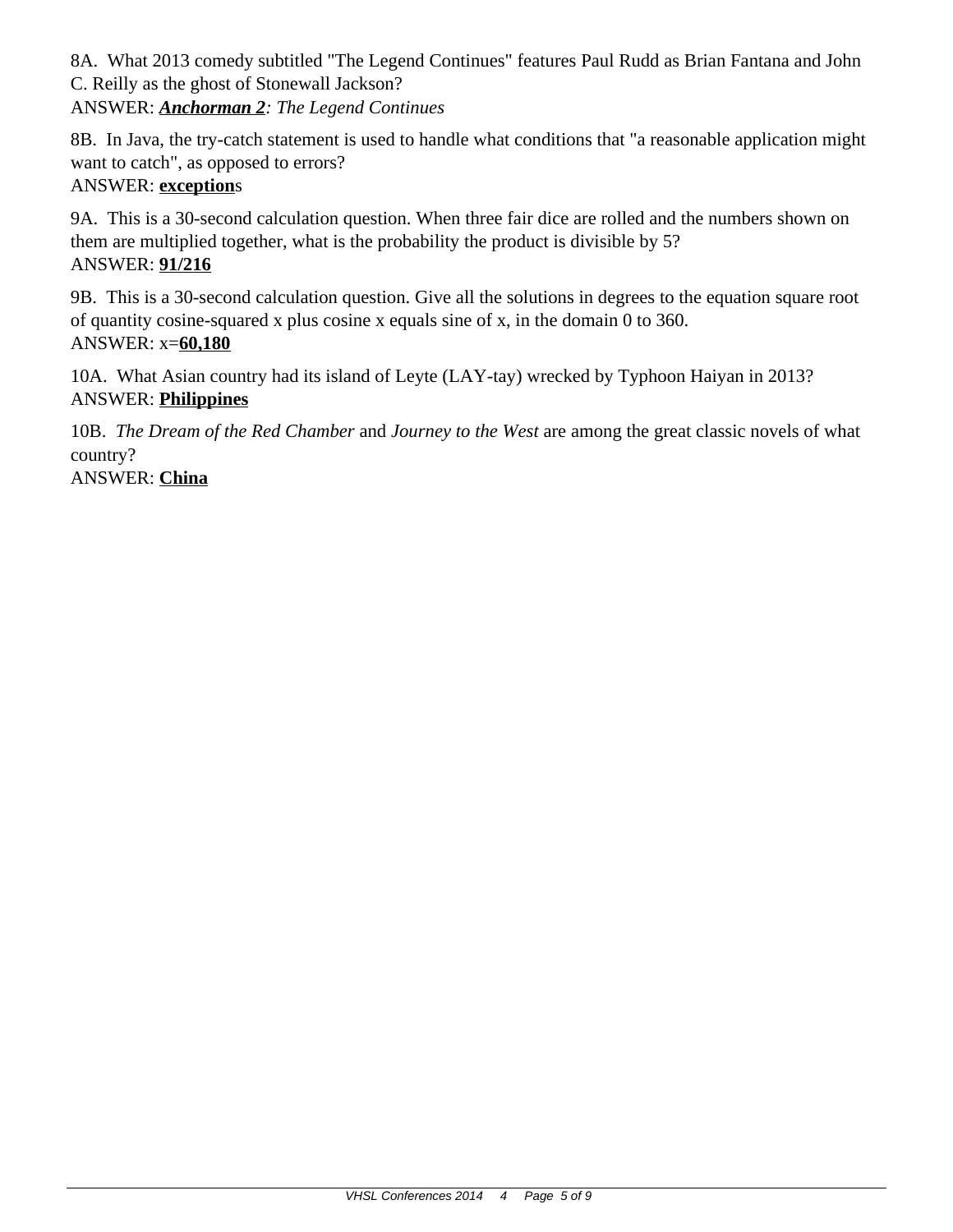

**VHSL Conferences 2014 Round 4 Third Period, Fifteen Tossups**

1. In this novel, the murder of William is blamed on Justine Moritz after she is found to be in possession of a locket. The title character of this novel is accused of murdering Henry Clerval, and on his wedding night he loses his wife and adopted sister, Elizabeth Lavenza. Robert Walton meets the title character of this novel, who was studying at the University of Ingolstadt when he discovered how to create life. For 10 points, name this novel about a scientist and his monster by Mary Shelley. ANSWER: *Frankenstein: or, the Modern Prometheus*

023-13-95-04117

023-13-95-04118

121-13-95-04119

2. This composer hated the recording industry and coined the term "canned music" to describe recorded pieces. He wrote a piece for the awards ceremony of an essay contest being run by the *Washington Post.* While serving as the leader of "The President's Own," this composer wrote the song "Semper Fidelis," which was made the official song of the Marine Corps. For 10 points, name this American "March King" who composed "The Stars and Stripes Forever" and is the namesake of a tuba-like brass instrument. ANSWER: John Philip **Sousa**

3. This man described all life as "a process of breaking down" in an essay about his depression, "The Crack-Up." That essay includes the observation, "The test of a first-rate intelligence is the ability to hold two opposed ideas in the mind at the same time." John Unger visits Percy Washington's home that rests atop a giant diamond in this man's story "The Diamond as Big as the Ritz." His most famous novel is narrated by Nick Carraway. For 10 points, name this author of *The Great Gatsby.* ANSWER: F. Scott **Fitzgerald**

4. Harry Hammond Hess proposed the existence of these objects to explain Wegener's (VEG-uh-nerz) earlier theory. Two of these objects move away from each other at a divergent boundary, which is also the cause of seafloor spreading. These objects, whose examples include the Eurasian and Indo-Australian one, may meet at subduction zones or faults. For 10 points, identify these large objects that slide around on the surface of the Earth's crust, and may cause earthquakes if they move suddenly. ANSWER: tectonic **plates**

239-13-95-04120

5. A poem by this author ends with the speaker asserting he is "strong in will to strive, to seek, to find, and not to yield." This poet wrote a long poem in response to the death of his friend Arthur Hallam. Inspired by the Battle of Balaclava, this poet asked, "When can their glory fade?" in a poem that describes how "into the valley of death rode the six hundred." For 10 points, name this Victorian poet who wrote "Ulysses" and "The Charge of the Light Brigade."

ANSWER: Alfred, Lord **Tennyson**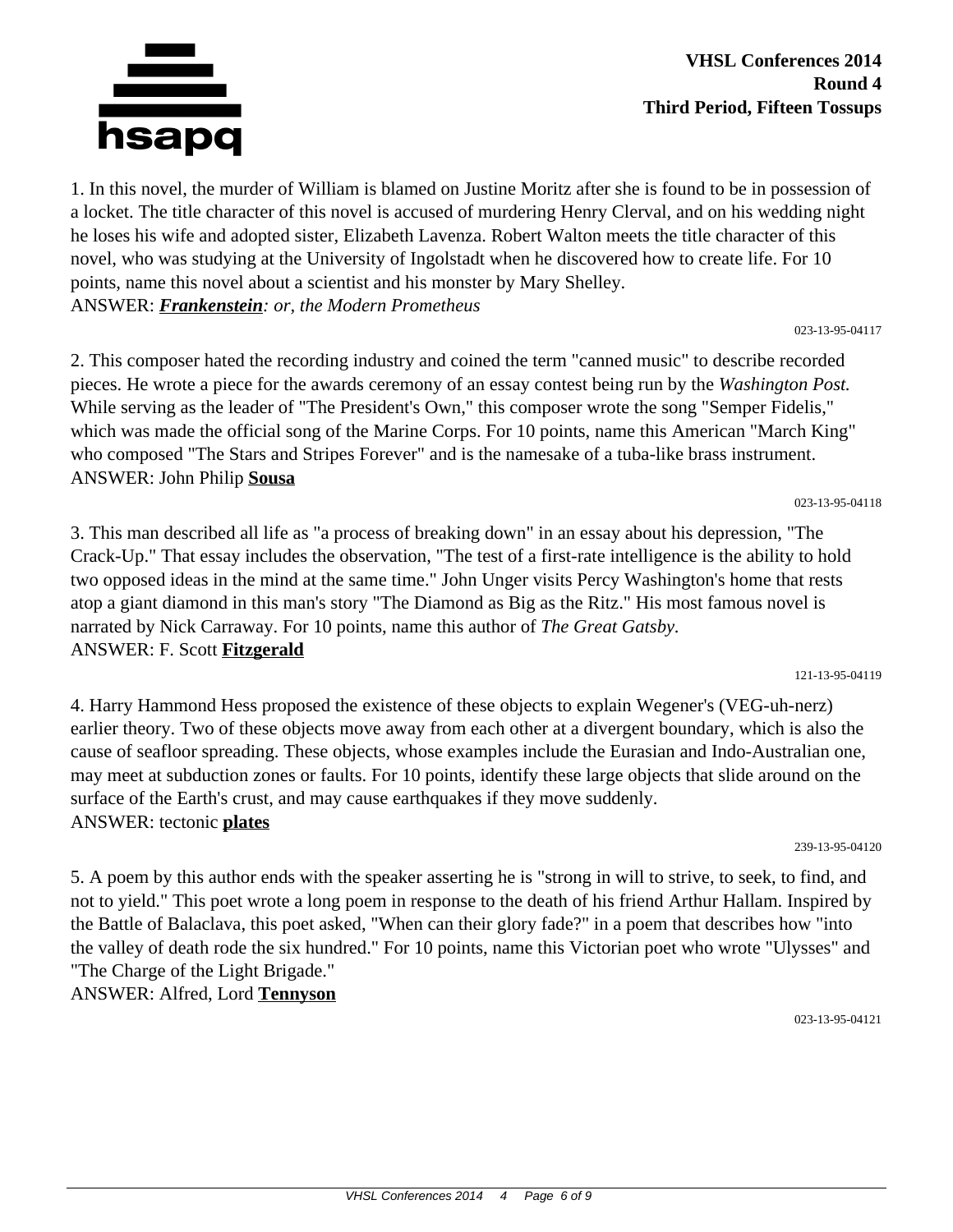10. He's not Gary Pinkel, but this coach was a Kent State player during the campus shootings. The team he formerly coached lost the 2004 Capital One Bowl to Iowa on a Hail Mary. This coach took over his current

job after Mike Shula was fired, which caused him to abruptly leave the Miami Dolphins. His team lost a 2013 game when Chris Davis ran a missed field goal attempt back for a touchdown at the end of the Iron Bowl. For 10 points, name this football coach at the University of Alabama. ANSWER: Nicholas "Nick" **Saban**

11. In a short story written by this author, Mr. and Mrs. Richards fall deathly ill after being unable to withstand the temptation of a sack of gold. In a novel by this author of "The Man That Corrupted Hadleyburg," Merlin is replaced by Hank Morgan after the latter correctly predicts the date of a solar eclipse. He also wrote about a character that runs away down the Mississippi River with a slave named Jim. For 10 points, name this American author who created Huckleberry Finn and Tom Sawyer. ANSWER: Mark **Twain** [or Samuel Langhorne **Clemens**]

227-13-95-04127

6. Stephen Smale discovered an eversion of this object, allowing self-intersection but not creases. Using the axiom of choice, one of these objects is doubled in the Banach-Tarski paradox. The complex plane and a point at infinity can be modeled as one of these named for Riemann. In the coordinate system named after this object, points are determined by one length and two angles. This is the shape that maximizes volume enclosed by a given surface area. For 10 points, identify this 3D generalization of a circle. ANSWER: **sphere**s 233-13-95-04122

7. On the third day of the Battle of Gettysburg, this soldier led the Michigan Brigade in holding off the cavalry of JEB Stuart. Forces under this man were supposed to be part of a multi-pronged attack with the troops of Alfred Terry. He was the leader of the Seventh Cavalry in a crushing defeat to Crazy Horse and Sitting Bull. For 10 points, name this American military commander who fought at the Battle of Little Bighorn during his "Last Stand."

ANSWER: George Armstrong **Custer**

ANSWER: **1**

8. This man conducted a study in which clothing merchant Mr. Jacobs delivered items to Sharon, Massachusetts. He sent letters to people in Nebraska in the "small world" experiment, which introduced the idea of "six degrees of separation." In an earlier experiment, he ordered "teachers" to administer punishments to unseen "learners." For 10 points, name this psychologist who tested people's willingness to follow authority by administering theoretically dangerous electric shocks. ANSWER: Stanley **Milgram**

9. This number is the coefficient of all terms in the expansion of one over quantity one minus x. A proof by

induction involves proving that if a claim is true for n equals k, then it is true for n equals k plus this number. It is the smallest number of real roots an odd-degree polynomial can have. A quadratic will have exactly this many roots if its discriminant is zero. It is the largest number found in the identity matrix because it is the multiplicative identity. For 10 points, name this first digit after the decimal point in pi.

052-13-95-04124

052-13-95-04126

233-13-95-04125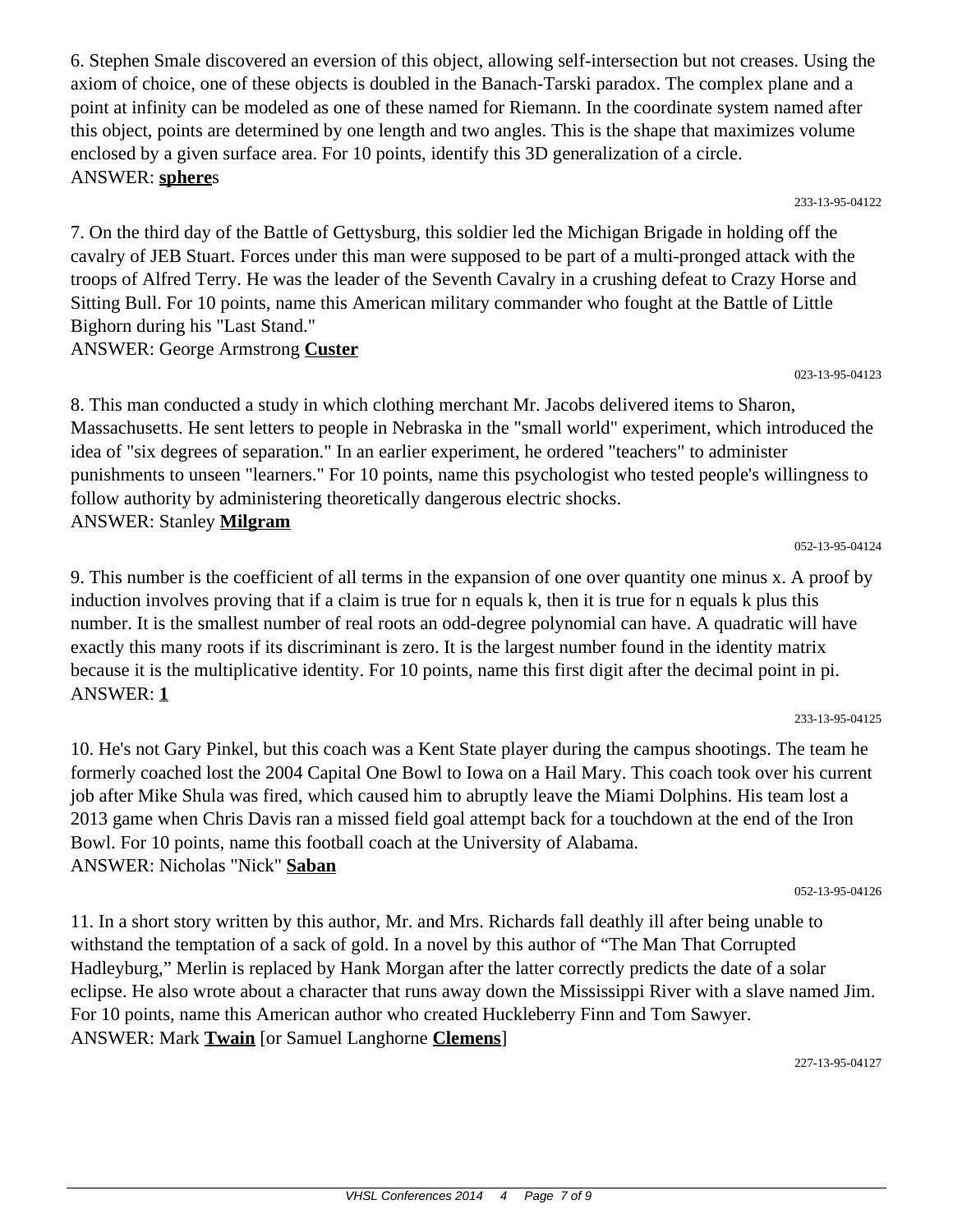12. This god was unable to prevent the death of his son, Sarpedon, during the Trojan War. The goat Amalthea raised this god on Crete after he survived his father's cannibalistic intentions when his mother wrapped a stone in baby clothes. He dispatched Hermes to kill the all-seeing guard Argos to free Io, a mistress he had turned into a cow. This god's many affairs enraged his sister and consort, Hera. For 10 points, name this thunderbolt-throwing king of the gods in Greek mythology. ANSWER: **Zeus** [or **Jupiter**]

080-13-95-04128

13. This city's namesake university is the home of the S.I. Newhouse journalism school. This city originated from the village of Webster's Landing and the brine-harvesting center of Salina. The Everson Museum of Art and the Erie Canal museum are located in this city, which is the seat of Onondaga County and is found about halfway between Albany and Buffalo. For 10 points, name this central New York city which hosts a private college that plays sports as the Orangemen. ANSWER: **Syracuse**

#### 019-13-95-04129

14. The models from this painting were costumed by the painter like "tintypes from [his] old family album." The background of this painting includes the Dibble House, and the foreground shows people based on Byron McKeeby, the artist's dentist, and the artist's sister Nan. This painting's setting is Eldon, Iowa, where a father and daughter live together on a farm. For 10 points, name this painting by Grant Wood in which a dour-looking man holds onto a three-pronged pitchfork. ANSWER: *American Gothic*

15. In one of these stories, a king sends out servants to invite people to a wedding but then banishes a guest wearing the wrong clothes. Another of them compares a man who builds his home on rock to one who builds his home on sinking sands. In one of them, a man becomes jealous when his father kills a fatted calf to celebrate the return of a brother who had wasted his whole inheritance. For 10 points, "The Prodigal Son" is one of what New Testament stories that illustrate Christian principles? ANSWER: **parables** of Jesus

015-13-95-04131